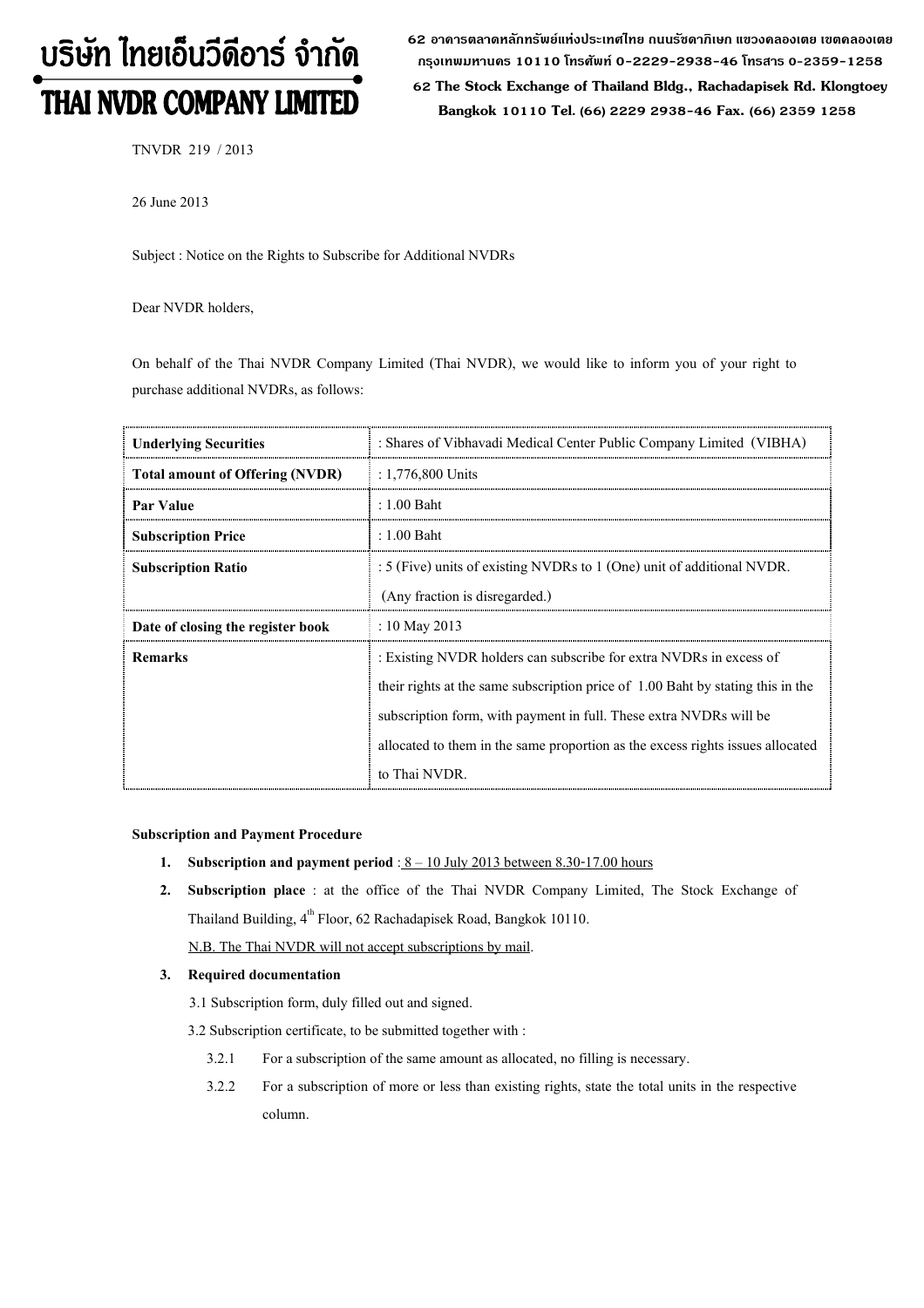#### 4. Payment

Subscription for full entitlement or less than or excess the entitlement, please make payment by one check or one cashier check which is collectable through clearing house in Bangkok. The check or cashier check shall be dated from 8 to 10 July 2013. Indicate the subscription date and make it payable to

# "Subcription For New Ordinary Shares of Vibhavadi Medical Center Public Company Limited."

- 5. If NVDR holders fail to exercise their rights or make a payment within the allotted time schedule, or the check or cashier check is not honored, it shall be deemed that such NVDR holders do not wish to exercise their subscription rights. Thai NVDR shall thus regard the subscription as being void.
- 6. Refund for unallotted NVDRs.

If the excess rights NVDRs were not allotted in full because the number of NVDRs subscribed for were more than the number or remaining units of NVDRs, the Thai NVDR will make a refund (without interest) to the NVDR holders by check for the unallotted NVDRs and send it by registered mail to the address that appears on the Share Register Book on the date of closing the book, within 7 business days after the Thai NVDR has received the refund from the underlying company.

Should you need any further information, please do not hesitate to contact Thai NVDR Company Limited at 02-229-2800 Ext. 2938-46.

Sincerely yours,

Thai NVDR Company Limited

Proham Charchaugu

(Pichaya Chomchaiya) Head Depository Department The Stock Exchange of Thailand

Enclosure : 1. Subscription Form for NVDR Right Issues

2. Subscription Certificate